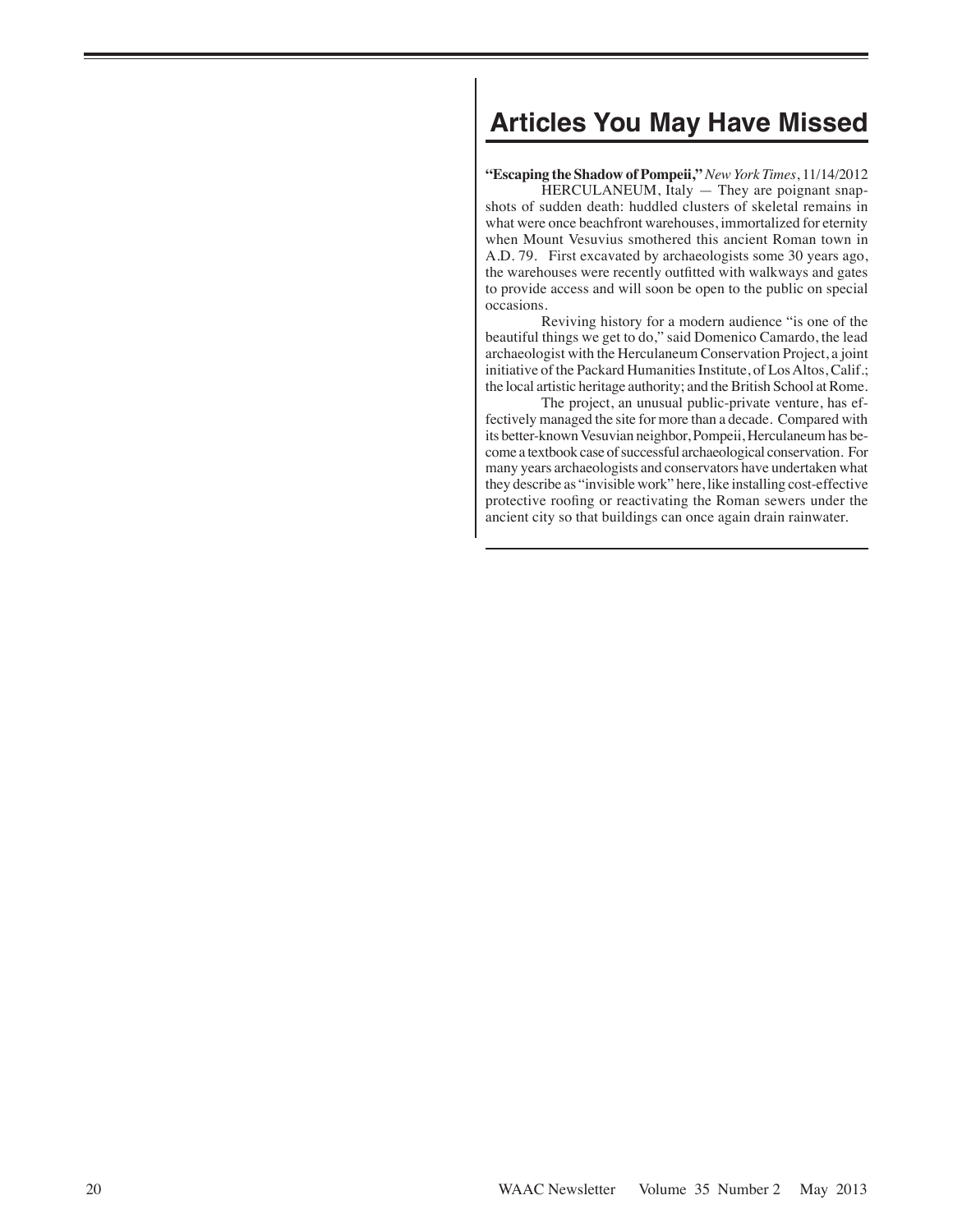## **Susanne Friend, column editor**

The work also took the deep pockets of the American philanthropist David W. Packard, son of one of the founders of Hewlett-Packard, who discreetly funneled more than \$20 million into the project over the past 12 years, creating a team of specialists, nearly all Italian, to reinforce the local heritage staff. Unesco is working with the Vesuvian sites and studying how Herculaneum could be a model for other World Heritage Sites, particularly in Mediterranean and Arab countries.

## **"Blanton Exhibition Dives into the Science of Art Conservation with Big Reveal,"** *University of Texas at Austin News*, 11/15/2012

The Blanton Museum of Art at The University of Texas at Austin presents "Restoration and Revelation: Conserving the Suida-Manning Collection," an exhibition on view Nov. 17, 2012, through May 5, 2013, that puts the preservation of Old Master paintings and drawings from the 16th through 18th centuries under a metaphorical microscope. It underscores how the convergence of art and science can lead to new knowledge about the works and their makers.

Antonio Carneo's 17th-century painting "The Death of Rachel," recently restored by the National Gallery of Canada, Ottawa, serves as the focal point of this in-depth investigation and is showcased alongside several additional Renaissance and baroque artworks, representing a range of conservation issues.

When the Blanton acquired the work in 1998, the canvas had severe structural problems and a pattern of paint loss indicating that it was probably rolled and folded at some point in its history. A previous restoration attempted in the mid-20th century was left unfinished, and the painting was in need of repair to safeguard it from further deterioration and restore its visual integrity.

The conservators at the National Gallery of Canada, led by Chief Conservator Stephen Gritt, first had to technically examine the painting, clean its surface and fill in areas of paint loss. It took several months to reconstruct the forms in "The Death of Rachel," and the whole treatment — which took more than 500 hours — was documented through video and photography that accompany the dramatic and successful end result on view.

A range of conservation issues —

and the techniques used to address them — is examined through other works in the exhibition. Also on view is a 17th-century canvas by a follower of the artist Simon Vouet selected for this exhibition because of a startling discovery made while it was being cleaned.

## **"Vandalised Mark Rothko 'Could take 18 Months to Restore',"** *The Telegraph*, 11/21/2012

When a Mark Rothko painting was vandalised at the Tate Modern last month, some experts predicted the work would be back on gallery walls before long. However, following a close analysis of the damage, the Tate Modern's team of leading Rothko conservation specialists have said the work will require a significant amount of work and could take as much as 18 months to restore to its former glory.

In October, Vladimir Umanets, claiming to be an artist acting in the interests of a conceptual art movement called "Yellowism", is alleged to have scrawled a graffiti message on Rothko's Black On Maroon (1958). A spokesperson for the Tate told the Daily Telegraph this morning that the damage was worse than had been first reported.

"There was a lot of speculation about the scrawl being made a marker pen, but it wasn't. The damage was made with ink which has made a deeper mark. The gallery set up a committee including an independent expert to advise on the conservation process. Despite their apparent simplicity, Rothko's paintings are notoriously difficult to fix because the artist often mixed his own paints with unusual materials.

He used thin layers of paint to achieve a depth and richness of paintings are often comprised of hundreds of meticulously layered sheets of colour. The defaced painting was one of a series, known as the Seagram murals, gifted to the Tate by the artist in 1969.

#### **"Petroglyph Thefts Near Bishop Stun Federal Authorities, Paiutes***," Los Angeles Times*, 11/18/2012

Ancient hunters and gatherers etched vivid petroglyphs on cliffs in the Eastern Sierra that withstood winds, flash floods and earthquakes for more than 3,500 years. Thieves needed only a few hours to cut them down and haul them away.

Federal authorities say at least

four petroglyphs have been taken from the site. A fifth was defaced with deep saw cuts on three sides. A sixth had been removed and broken during the theft, then propped against a boulder near a visitor parking lot. "The individuals who did this were not surgeons, they were smashing and grabbing," U.S. Bureau of Land Management archaeologist Greg Haverstock said last week as he examined the damage. "This was the worst act of vandalism ever seen" on the 750,000 acres of public land managed by the BLM field office in Bishop.

 The theft required extraordinary effort: Ladders, electric generators and power saws had to be driven into the remote and arid high desert site near Bishop. Thieves gouged holes in the rock and sheared off slabs that were up to 15 feet above ground and 2 feet high and wide.

Visitors discovered the theft and reported it to the BLM on Oct. 31. The region is known as Volcanic Tableland. It is held sacred by Native Americans whose ancestors adorned hundreds of lava boulders with spiritual renderings: concentric circles, deer, rattlesnakes, bighorn sheep, and hunters with bows and arrows.

For generations, Paiute-Shoshone tribal members and whites have lived side by side but not together in Bishop. But desecration of the site, which Native Americans still use in spiritual ceremonies, has forced reservation officials and U.S. authorities to come together and ask a tough question: Can further vandalism be prevented?

The easy answer is to police the site and others listed under the Archaeological Resources Protection Act. But that's not possible given the condition of cashstrapped federal lands agencies, authorities said. Federal authorities and Native American leaders plan to mark each defaced petroglyph with a small sign pointing out that, as archaeologist Haverstock put it, "this damage was done by malicious, selfish individuals."

## **"Seattle Art Museum Restoring Pollock Painting,"** *Huffington Post*,

The Seattle Art Museum is restoring a 1947 Jackson Pollock painting that was altered in the 1970s with a coat of varnish. Work started last summer in the museum's conservation studio on "Sea Change."

The painting represents Pollock's transition to a drip technique. The restora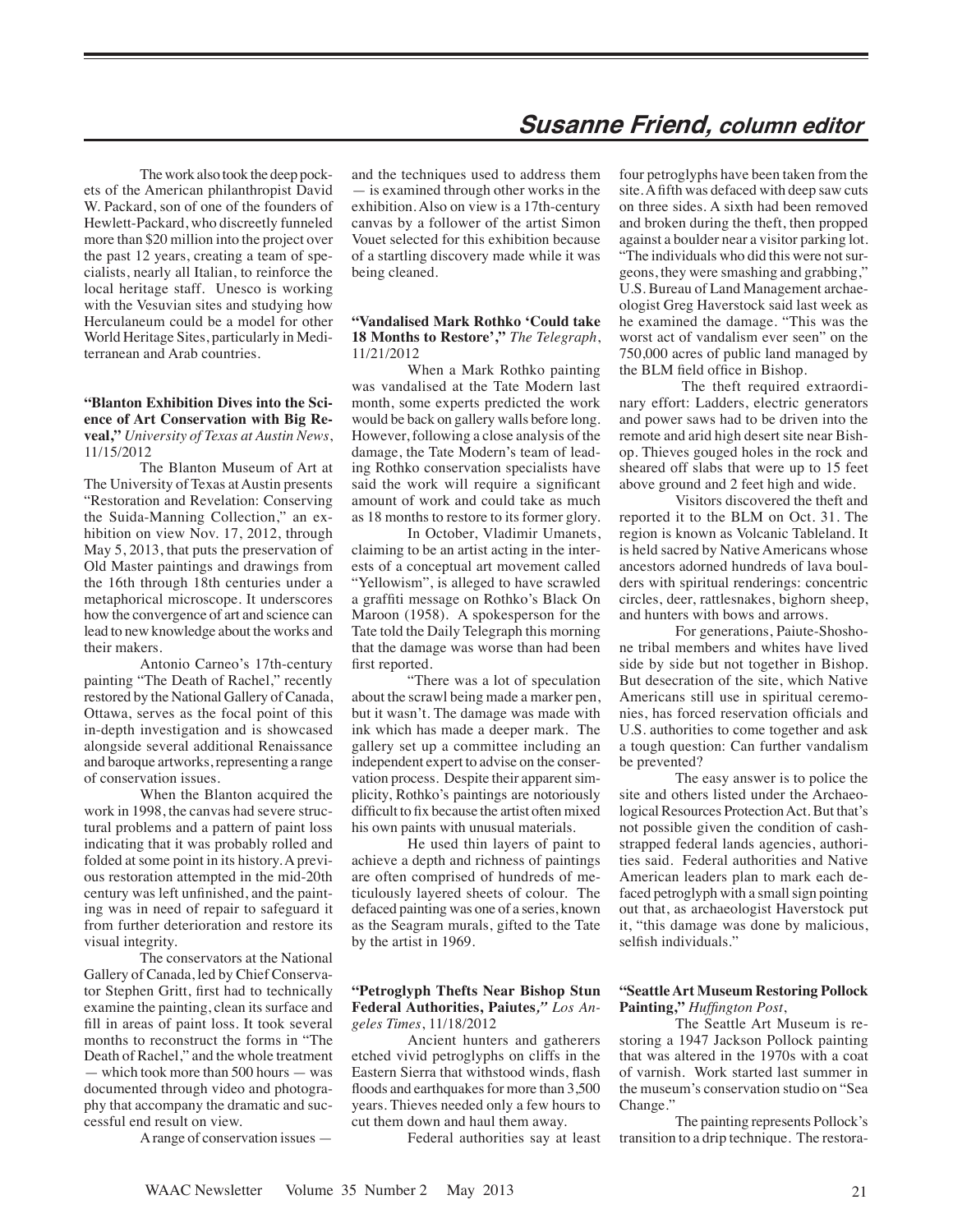tion is especially complicated because of the multiple types of media and the depth of the surface, said Nicholas Dorman, chief conservator for the museum. The painting is about 4-by-5 feet in size and includes many layers, beginning with a fine weave canvass, then a white oil base, brushed color images, aluminum paint drips, black drips with imbedded gravel (some pieces of which have come off during transit over the years) and then dabs of pure color.

Several types of paint are used, including oil, house and other commercial paints and possibly an early acrylic paint. The restoration is additionally complicated because some of the materials by their nature are shiny and others are matte. So, as Dorman works removing the shiny varnish, the changes are subtle. Because of the multiple materials, the restoration process itself becomes a research project to find what works best – information that is expected to be valuable to others working in the field.

The work is funded by the Bank of America's Art Conservation Project, which has provided about \$2 million since 2010 to restore art and artifacts of cultural and historical value around the world.

## **"NMSU Students Learn Art Of Restoration In Museum Conservation Program,"** *Las Cruces Sun-News*, 12/01/2012

Nearly 25 years ago, a largescale bronze sculpture was unveiled at New Mexico State University. Through the years, the statue became corroded and marred with graffiti. Today, the luster is back thanks to a preservation program in the College of Arts and Sciences.

Restoring "The Traders" is just one of the many hands-on projects assigned to students in NMSU's Museum Conservation Program. This program prepares students for graduate work to become art conservators. Students enrolled in the program gain practical experience while restoring bronze statues, religious retablos and other works of fine art.

Demand for the program began in 2005 after a survey completed by Heritage Preservation and the Institute of Museum and Library. The program is called museum conservation instead of art conservation because the course includes museum studies, an area where conservators work with curators and collection managers who need to be knowledgeable in the fundamentals of conservation. Students in the program also work with the community to provide art conservation services to institutions in

Las Cruces and the surrounding areas.

Restoring the statue was a threestep process. First, Marinas-Feliner's class delicately removed both the graffiti and corrosion. Restoration soap was then used to clean the entire sculpture before a sacrificial layer of microcrystalline wax was applied to protect the surface metal. Marinas-Feliner said the wax would be reapplied every year.

#### **"Italy Tracks Down Copy of Da Vinci's Lost Masterpiece,"** *BBC News*, 12/01/2012

Italy's specialist art theft police have tracked down and brought home a 400-year-old copy of a lost Leonardo da Vinci masterpiece - an incomplete fresco painting of the Battle of Anghiari.

Art historians believe that Leonardo, experimenting with various fresco painting techniques, started painting the battle scene in 1503, but he never completed the project. The copy was last seen in public 73 years ago on the eve of World War II, when it was shown at a Leonardo exhibition in Milan. Then it disappeared.

But the Italian police department which specializes in art theft patiently managed to track the clandestine life of the painting - known as the Doria panel from the name of the family in whose art collection it had remained for three centuries.

After being stolen from its owners in Naples, the panel passed into the possession of a Swiss art dealer, was sent to Germany for restoration in the 1960s, then turned up briefly at a New York art gallery in the 1970s before ending up in the collection of a wealthy Japanese art collector in the 1990s.

The painting will be shown at the Uffizi Gallery in Florence during 2013 and will then go on loan for four years back to Japan - under an agreement worked out with the Fuji Art Museum in Tokyo, where it was last exhibited.

#### **"Munch Frieze at Risk,"** *The Art Newspaper*, 12/18/2012

A monumental frieze made between 1909 and 1916 by Edvard Munch for the Aula (assembly hall) of the University of Oslo was unveiled to great acclaim in 2011 after a lengthy project to conserve and stabilize the 11 monumental Expressionist paintings. However, only 20 months after the project was completed, a Norwegian conservator has warned that harmful dust and debris from the restoration of the building's exterior may harm the recently treated frieze. The building project is expected to finish in summer 2013.

"Particles from the plaster that is being knocked off the building's exterior contain alkaline… [and] the particles themselves are like sandpaper," says Tine Frøysaker, a conservator and professor at the University of Oslo who worked on the Aula frieze. Frøysaker says that measures have been taken to minimize the amount of dust that can seep in, such as increasing the internal air pressure, but the building is old and impossible to seal. She also says that the paintings are particularly vulnerable because they are not glazed.

## **"Sistine Chapel Tourists to be Vacuumed and Cooled to Protect Frescoes,"** *The Guardian*, 12/21/2012

The 5 million tourists who visit the Sistine Chapel every year are to be vacuum cleaned and cooled down before entry in an effort to reduce the pollution damaging Michelangelo's frescoes, said Antonio Paolucci, the director of the Vatican museums.

The heat and dirt generated by 20,000 tourists pouring into the chapel every day has been blamed for the layers of grime accumulating on the paintings. "We will cover the 100 metres before the entrance with a carpet that cleans shoes; we will install suction vents on the sides to suck dust from clothes and we will lower temperatures to reduce the heat and humidity of bodies," said Paolucci.

Paolucci has been searching for a way to cut down on the bodily debris of tourists since restorers scrubbed a thick layer of dirt off the frescoes two years ago. A 20-year-old air extraction system is no longer up to the job and air conditioning is essential, he has warned.

Apart from the sweat and steam they bring into the chapel, the sheer number of visitors has been criticized for giving the space the feel of a busy train station, complete with pickpockets.

#### **"Hadrian's Hall: Archaeologists Finish Excavation of Roman Arts Centre,"** *The Guardian*, 12/26/2012

Archaeologists who have completed the excavation of a 900-seat arts center under one of Rome's busiest roundabouts are calling it the most important Roman discovery in 80 years.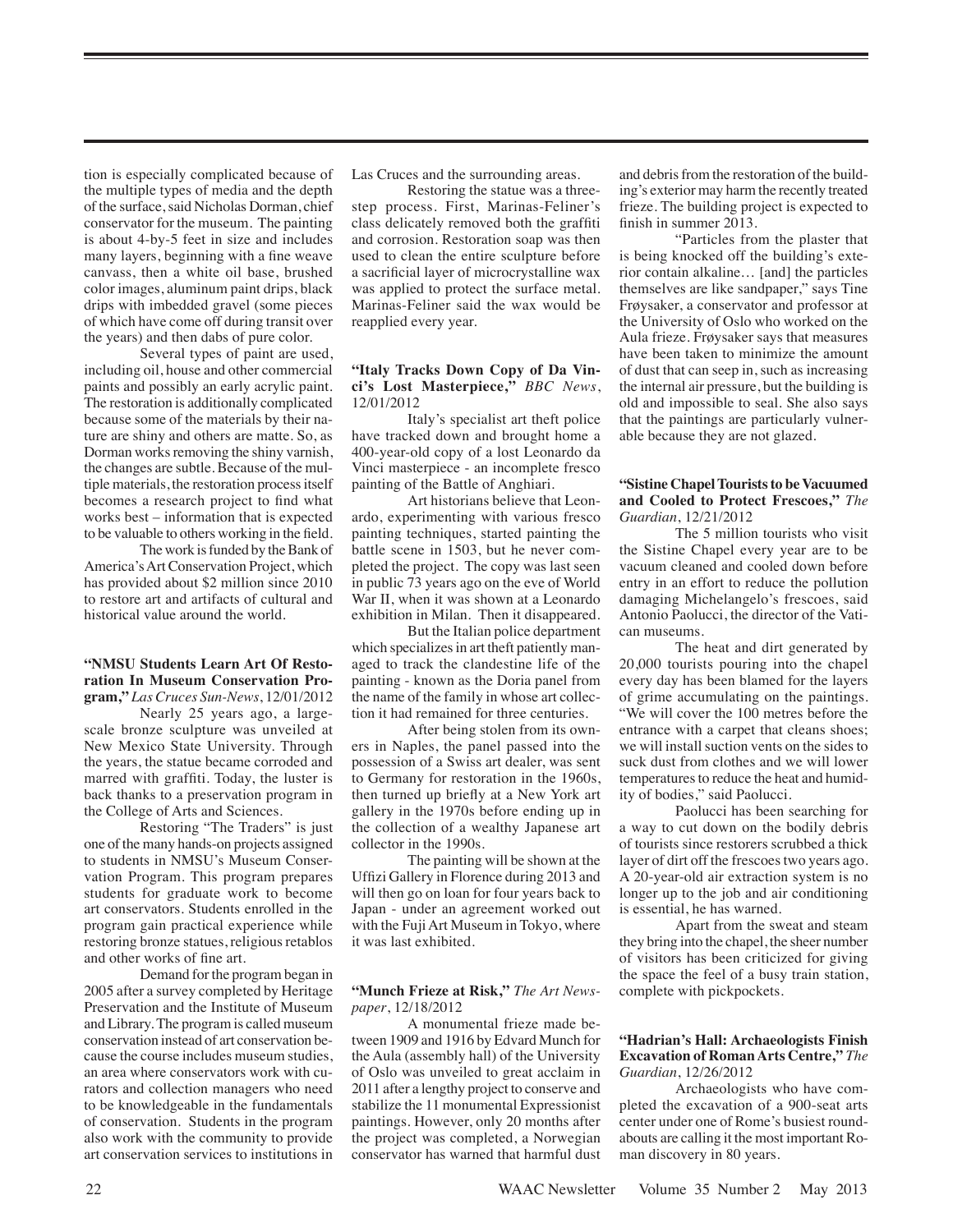The center, built by the emperor Hadrian in AD123, offered three massive halls where Roman nobles flocked to hear poetry, speeches and philosophy tracts while reclining on terraced marble seating. With the dig now completed, the terracing and the hulking brick walls of the complex, as well as stretches of the elegant grey and yellow marble flooring, are newly visible at bottom of a 5.5 meter hole in Piazza Venezia.

The complex was only unearthed thanks to excavations to build a new underground railway line which will cross the heart of Rome. Today the performing space is riddled with pits dug for fires, revealing how after three centuries of celebrating the arts, the halls fell into disrepair with the collapse of the Roman empire and were used for smelting ingots.

At the center of the main hall is a massive, nine-by-five-meter chunk of the monumental roof which came crashing down during an earthquake in 848 after standing for seven centuries. Following the quake, the halls were gradually covered over until a hospital built on top in the 16th century dug down for cellar space.

#### **"Secret Painting in Rembrandt Masterpiece Seen,"** *Discovery News*, 01/26/2013

Scientists may be one step closer to revealing a hidden portrait behind a 380-year-old Rembrandt painting. The masterpiece, "Old Man in Military Costume" by Dutch painter Rembrandt Harmenszoon van Rijn, resides at the J. Paul Getty Museum in Los Angeles. Scientists had noticed the painting bears faint traces of another portrait beneath its surface.

Researchers had previously probed the painting with infrared, neutron and conventional X-ray methods, but could not see behind the top coat, largely because Rembrandt used the same paint (with the same chemical composition) for the underpainting and the final version. New studies with more sophisticated X-ray techniques that can parse through the painting's layers give art historians hope that they may finally get to see who is depicted in the secret image.

Matthias Alfeld from the University of Antwerp and an international team used macro X-ray fluorescence analysis to examine a mock-up of Rembrandt's original, created by museum intern Andrea Sartorius, who used paints with the same chemical composition as those used by the Dutch master. Sartorius painted one portrait on the canvas and then an imitation of "Old

Man in Military Costume" on top. The scientists targeted four elements of the paint to fluoresce, including calcium, iron, mercury and lead, and got much better impressions of the hidden painting in the mock-up than they were able to before.

#### **"See Naples before It Dies of Neglect,"** *The Art Newspaper*, 01/29/2013

The increasingly dire state of conservation of much of Naples's cultural heritage—its churches, monuments, libraries and palaces—has been highlighted by a damning news report published by one of Italy's leading papers, the Corriere della Sera, in January.

The report revealed an alarming statistic: Naples has around 200 closed and abandoned churches. Some have been stripped of all their furnishings including works of art, some never received the funds they had been promised, while others received them but never embarked on the agreed conservation projects. Others still were closed down, restored and then never opened again.

The report points to years of neglect and mismanagement by the local and national government, as well as by the Church and the regional arm of the ministry of culture.

The city's historic center, the largest in Europe, has been listed as a Unesco World Heritage site for the last 17 years, however the city's residents have long bemoaned the state of their heritage, so much so that a petition, signed by 16 civic committees and 60 leading intellectual figures, was circulated at the end of last year calling for the city to be stripped of its Unesco title.

The mayor, Luigi de Magistris, says that his administration has just managed to prevent an European Union grant of €100m, earmarked for the town center, from being sent back to Brussels.

## **"Army Life Murals Locked Away at Presidio,"** *SFGate.com*, 02/02/2013

Up two flights of stairs in a 100-year-old Army barracks at the Presidio of San Francisco is a hidden treasure - a series of colorful murals that show the life of ordinary soldiers during the Cold War.

The murals were painted more than 50 years ago and are portraits of life in the Army. There is nothing fancy about the murals. "You might call the style Army realism," said Robert Thomson, a federal preservation officer with the Presidio Trust, which administers the Presidio, now part of a national park.

The murals are almost unknown. They are not accessible to the public. The rooms, both about 120 feet long, are locked and will remain closed until the Presidio Trust figures out a way to let the public see the murals.

The murals were painted in 1956 and 1957 and were painted by three soldiers, led by Spc. 3 Perrin Gerber, a graduate of the Chicago School of Fine Arts and a commercial artist in civilian life.

Anyone who ever spent any time in the military will recognize the murals the uniforms, the insignia, the feel of life as an ordinary soldier. Some of the murals have been damaged by moisture, but most are in good condition, the colors bright, waiting for a chance to be seen again. "We are writing a technical preservation report to come up with a plan to protect them and make them more accessible to the public," Thomson said. Until then, however, the murals remain out of public sight, waiting to be discovered again.

## **"Unesco Raising \$11m To Save Mali's Heritage,"** *The Art Newspaper*, 02/21/2013

Unesco has launched a \$11m rescue project for Timbuktu, following a meeting in Paris on 18 February. Key heritage experts travelled from Mali to report on the damage to ancient manuscripts and historical sites in the ancient city, which lies on the edge of the Sahara.

The destruction in Timbuktu and other sites in northern Mali was caused by Islamic rebels who fled in late January, following the arrival of French troops.

Unesco's "Action Plan for the Rehabilitation of Cultural Heritage and the Safeguarding of Ancient Manuscripts in Mali" was approved at the end of the day-long meeting. Mali's minister of culture, Bruno Maïga, said in an interview with The Art Newspaper that 2,000-3,000 manuscripts had been destroyed by rebels at the state-supported Ahmed Baba Institute of Higher Learning and Islamic Research in Timbuktu. "These were manuscripts which had been set aside for conservation or digitisation," he explained.

In the meantime, there are fears that the fragile manuscripts, some dating back many centuries, could be threatened by conservation problems. The Unesco conference also stressed the need to digitise the most important material as an urgent priority.